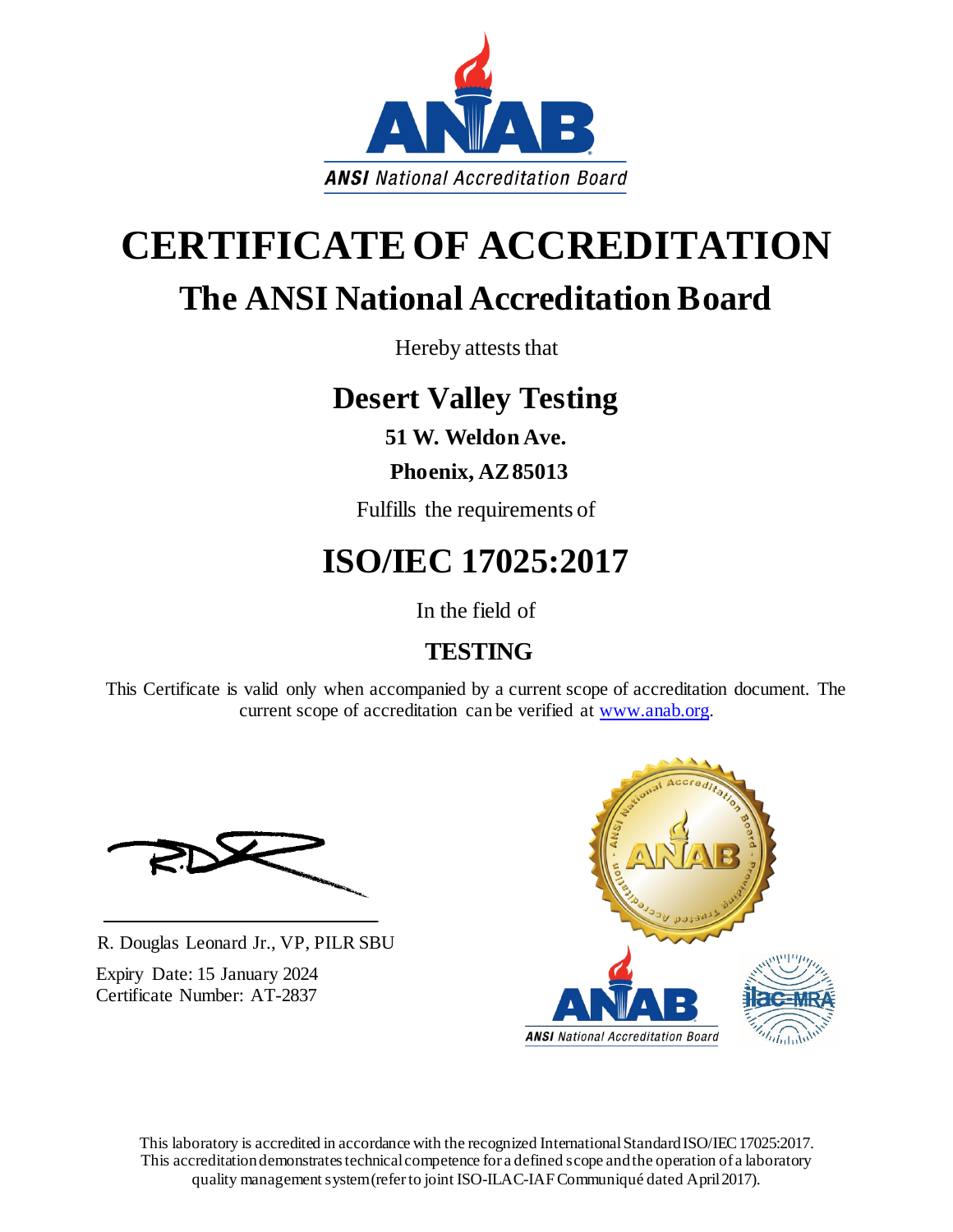

### **SCOPE OF ACCREDITATION TO ISO/IEC 17025:2017**

## **Desert Valley Testing**

51 W. Weldon Ave. Phoenix, AZ 85013

Tabitha Hauer 480-788-6644 tabitha@desertvalleytesting.com

## **TESTING**

Valid to: **January 15, 2024** Certificate Number: **AT-2837**

#### **Chemical**

| <b>Specific Tests and/or</b><br><b>Properties Measured</b>                                                                                                                                                                                                                                                                                                                         | <b>Specification, Standard,</b><br><b>Method, or Test</b><br><b>Technique</b> | Items, Materials or<br><b>Product Tested</b> | <b>Key Equipment or</b><br><b>Technology</b> |
|------------------------------------------------------------------------------------------------------------------------------------------------------------------------------------------------------------------------------------------------------------------------------------------------------------------------------------------------------------------------------------|-------------------------------------------------------------------------------|----------------------------------------------|----------------------------------------------|
| Cannabinoid Potency<br>Cannabidivarin (CBDV)<br>Cannabidiolic Acid<br>(CBDA)<br>Cannabigerolic Acid<br>(CBGA)<br>Cannabigerol (CBG)<br>Cannabidiol (CBD)<br>Tetrahydrocannabivarin<br>(THCV)<br>Cannabinol (CBN)<br>Tetrahydrocannabinol<br>(THC)<br>$\Delta 8-$<br>Tetrahydrocannabinol<br>$(\Delta 8$ -THC)<br>Cannabichromene<br>(CBC)<br>Tetrahydrocannabinolic<br>Acid (THCA) | DVTSOP-003; Determination<br>of Cannabinoids by HPLC-<br><b>DAD</b>           | Cannabis and Hemp Products                   | <b>HPLC</b>                                  |

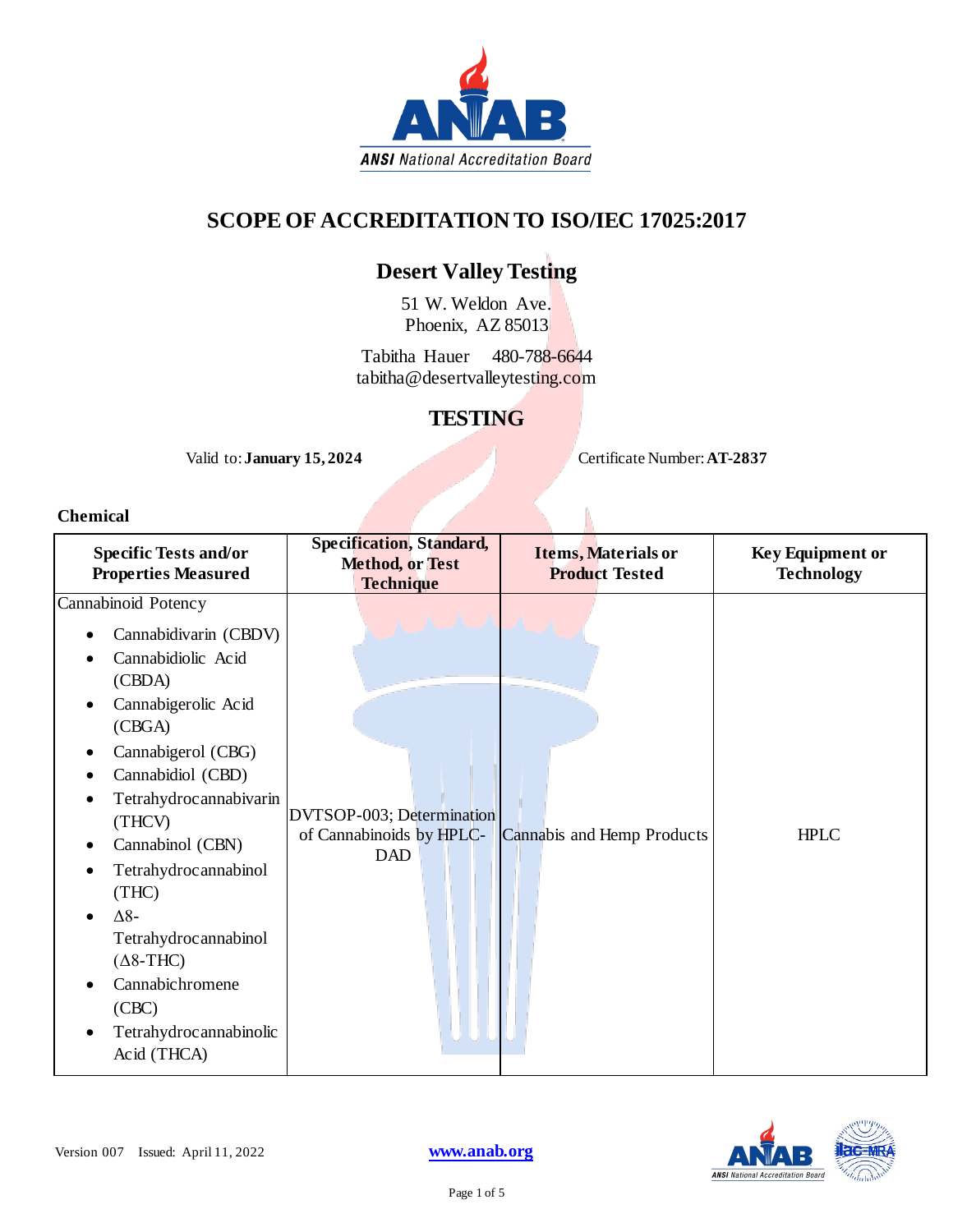

| <b>Specific Tests and/or</b><br><b>Properties Measured</b>                                                                                                                                                                                                                                                                                                                                                                                                               | Specification, Standard,<br>Method, or Test<br>Technique              | Items, Materials or<br><b>Product Tested</b> | <b>Key Equipment or</b><br><b>Technology</b> |
|--------------------------------------------------------------------------------------------------------------------------------------------------------------------------------------------------------------------------------------------------------------------------------------------------------------------------------------------------------------------------------------------------------------------------------------------------------------------------|-----------------------------------------------------------------------|----------------------------------------------|----------------------------------------------|
| <b>Residual Solvents</b><br>Propane<br>٠<br>Isobutane<br>n-Butane<br>Neopentane<br>Methanol<br>Isopentane<br>n-Pentane<br>Ethanol<br>Diethyl Ether<br>Acetone<br>2,2-Dimethylbutane<br>Isopropanol<br>Acetonitrile<br>Dichloromethane<br>2,3-Dimethylbutane<br>2-Methylpentane<br>3-Methylpentane<br>٠<br>n-Hexane<br><b>Ethyl Acetate</b><br>Chloroform<br>Benzene<br>Isopropyl Acetate<br>n-Heptane<br>Toluene<br><b>Ethyl Benzene</b><br>m- and p-Xylenes<br>o-Xylene | DVTSOP-004; Determination<br>of Residual Solvents by GC-<br><b>MS</b> | <b>Cannabis and Hemp Products</b>            | GCMS (Headspace)                             |
| <b>Heavy Metals</b><br>Arsenic<br>$\bullet$<br>Cadmium<br>Lead<br>Mercury                                                                                                                                                                                                                                                                                                                                                                                                | DVTSOP-035<br>Determination of Heavy<br>Metals by ICP-MS              | Cannabis and Hemp Products                   | <b>ICP-MS</b>                                |

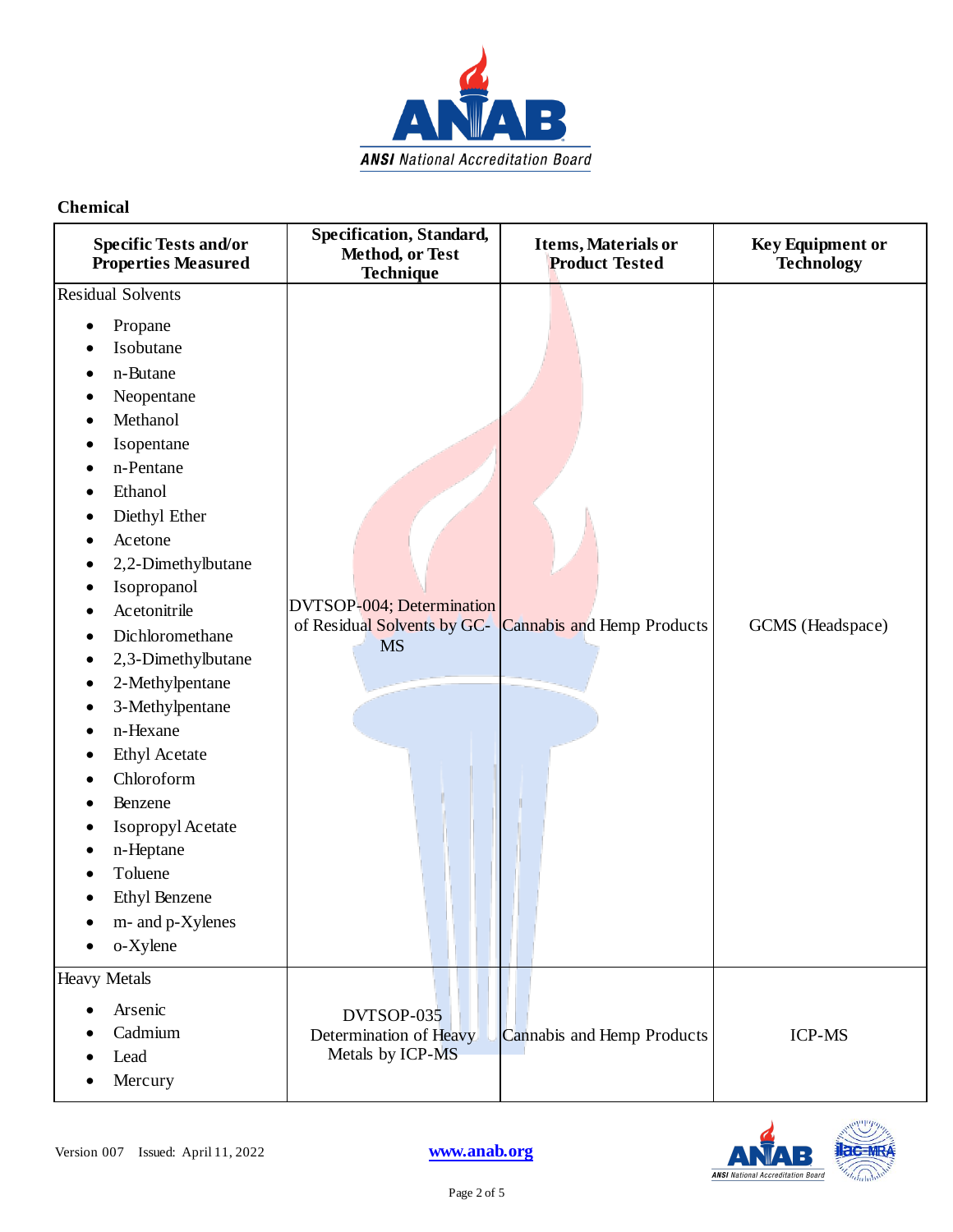

| <b>Specific Tests and/or</b><br><b>Properties Measured</b>                                                                                                                                                                                                                                                                                                                                                                                                                                                                                                                                                                               | <b>Specification, Standard,</b><br>Method, or Test<br>Technique               | Items, Materials or<br><b>Product Tested</b> | <b>Key Equipment or</b><br><b>Technology</b> |
|------------------------------------------------------------------------------------------------------------------------------------------------------------------------------------------------------------------------------------------------------------------------------------------------------------------------------------------------------------------------------------------------------------------------------------------------------------------------------------------------------------------------------------------------------------------------------------------------------------------------------------------|-------------------------------------------------------------------------------|----------------------------------------------|----------------------------------------------|
| Pesticides and Herbicides<br>Abamectin<br>$\bullet$<br>Acephate<br>Acequinocyl<br>Acetamiprid<br>Aldicarb<br>Azoxystrobin<br><b>Bifenazate</b><br>$\bullet$<br>Bifenthrin<br>$\bullet$<br>Boscalid<br>Carbaryl<br>Carbofuran<br>Chlorantraniliprole<br>$\bullet$<br>Chlorfenapyr<br>$\bullet$<br>Chlorpyrifos<br>$\bullet$<br>Clofentezine<br>٠<br>Cyfluthrin<br>۰<br>Cypermethrin<br>$\bullet$<br>Daminozide<br>DDVP (Dichlorovos)<br>Diazinon<br>Dimethoate<br>Ethoprophos<br>$\bullet$<br>Etofenprox<br>$\bullet$<br>Etoxazole<br>Fenoxycarb<br>٠<br>Fenpyroximate<br>$\bullet$<br>Fipronil<br>$\bullet$<br>Flonicamid<br>Fludioxonil | <b>DVTSOP-011 Determination</b><br>of Pesticides and Herbicides<br>by LC-TQMS | Cannabis and Hemp Products                   | LC/MS/MS                                     |
| Hexythiazox                                                                                                                                                                                                                                                                                                                                                                                                                                                                                                                                                                                                                              |                                                                               |                                              |                                              |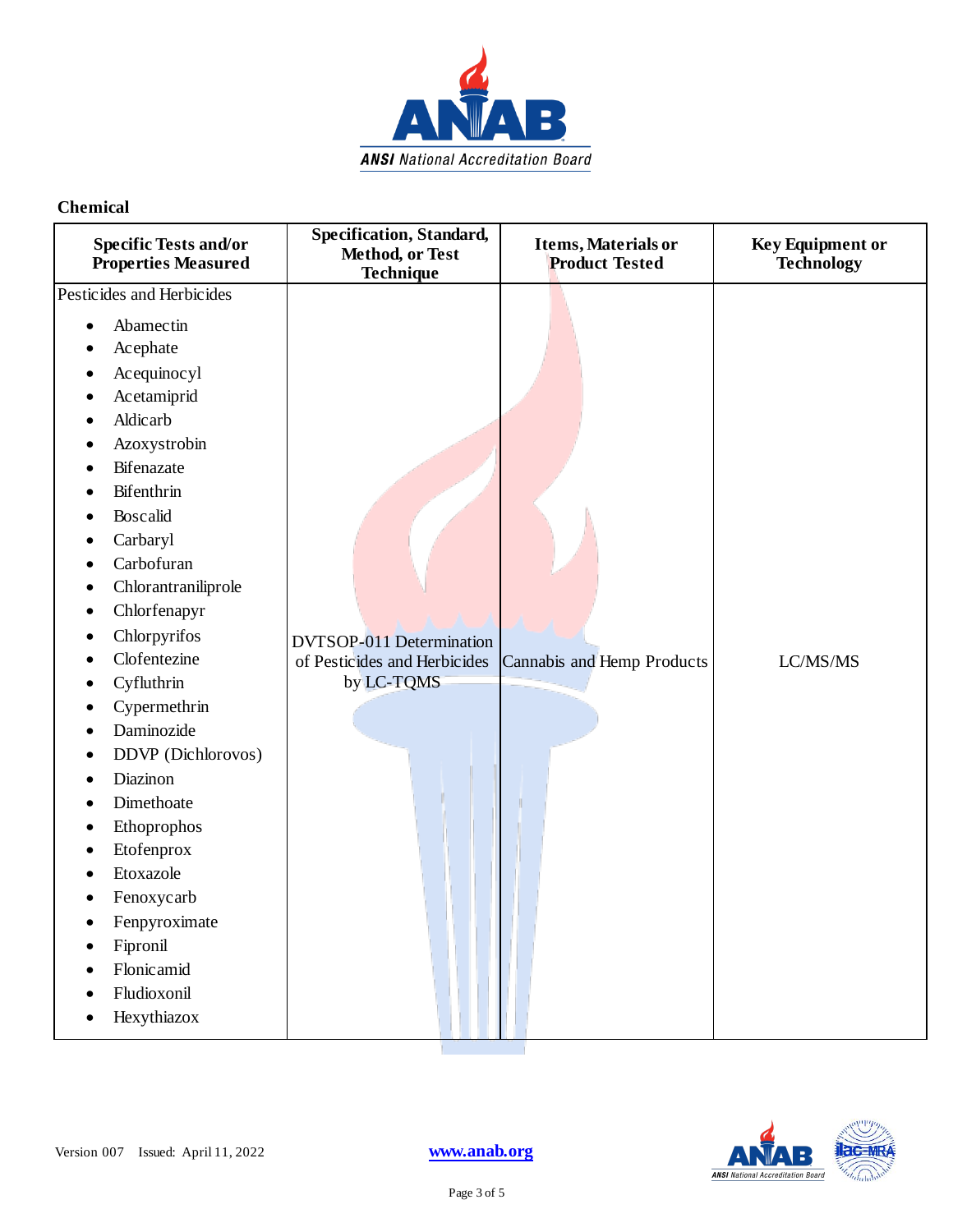

| <b>Specific Tests and/or</b><br><b>Properties Measured</b>                                                                                                                                                                                                                                                                                                                                                                                                                                                                              | Specification, Standard,<br>Method, or Test<br>Technique                      | <b>Items, Materials or</b><br><b>Product Tested</b> | <b>Key Equipment or</b><br><b>Technology</b> |
|-----------------------------------------------------------------------------------------------------------------------------------------------------------------------------------------------------------------------------------------------------------------------------------------------------------------------------------------------------------------------------------------------------------------------------------------------------------------------------------------------------------------------------------------|-------------------------------------------------------------------------------|-----------------------------------------------------|----------------------------------------------|
| Pesticides and Herbicides<br>(Continued)<br>Imazalil<br>Imidac loprid<br>٠<br>Kresoxim-Methyl<br>٠<br>Malathion<br>٠<br>Metalaxyl<br>Methiocarb<br>٠<br>Methomyl<br>٠<br>Myclobutanil<br>٠<br>Naled<br>Oxamyl<br>Paclobutrazol<br>٠<br>Pendimethalin<br>Permethrins<br>Phosmet<br>Piperonyl Butoxide<br>Prallethrin<br>Propiconazole<br>Propoxur<br>٠<br>Pyrethrins<br>Pyridaben<br>$\bullet$<br>Spinosad<br>Spiromesifen<br>Spirotetramat<br>Spiroxamine<br>Tebuconazole<br><b>Thiacloprid</b><br>٠<br>Thiamethoxam<br>Trifloxystrobin | <b>DVTSOP-011 Determination</b><br>of Pesticides and Herbicides<br>by LC-TQMS | Cannabis and Hemp Products                          | LC/MS/MS                                     |
| Pesticides<br>Chlorfenapyr<br>$\bullet$                                                                                                                                                                                                                                                                                                                                                                                                                                                                                                 | <b>DVTSOP-019 Determination</b><br>of Chlorfenapyr by GC-MS                   | Cannabis and Hemp Products                          | GC-MS                                        |